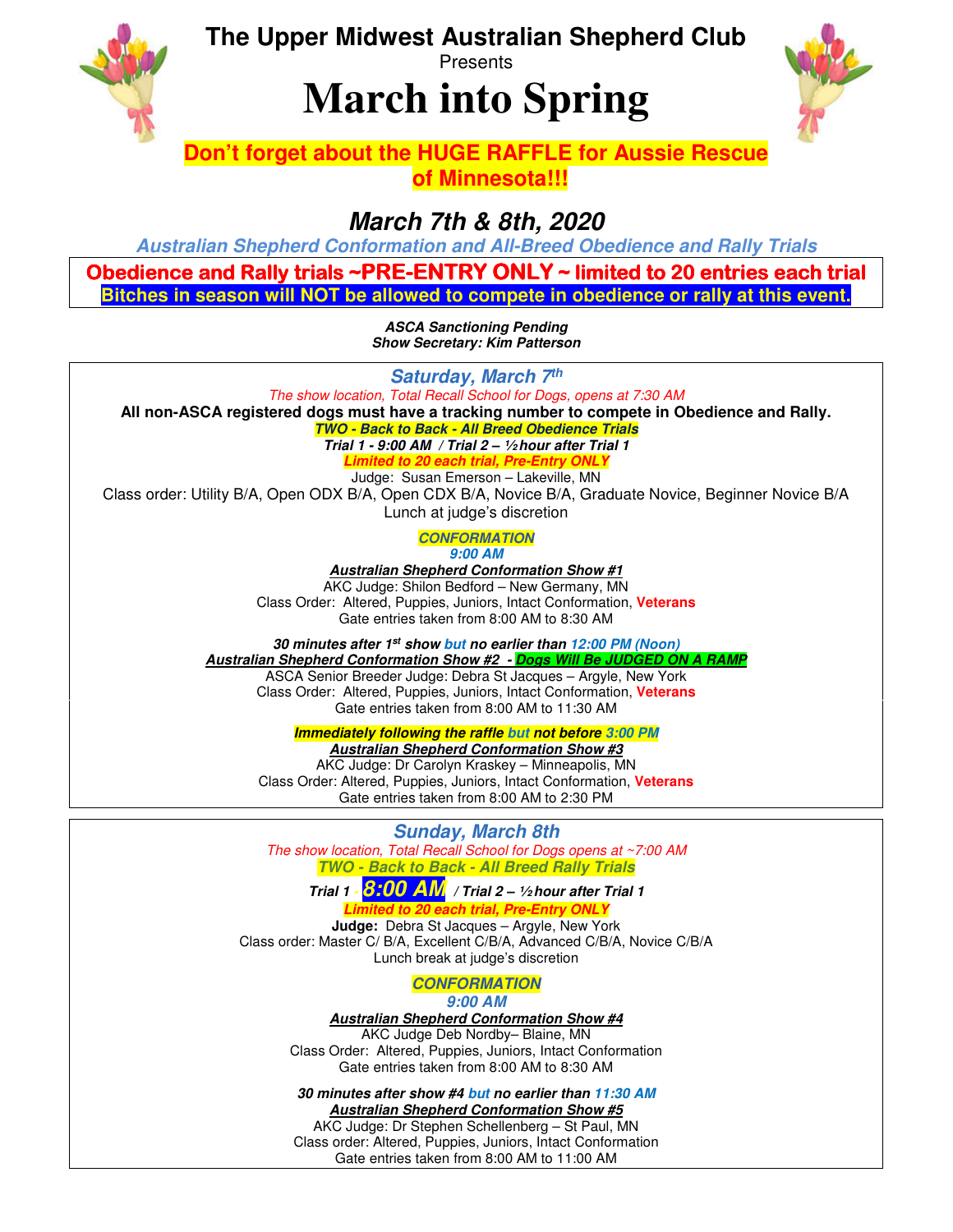

#### **ASCA Sanctioned Entry Information**

**\*\*Special Pre-Entry Conformation Package Pricing\*\***  Enter All 5 Shows: **Intact/Altered-\$60.00 Non-Regular-\$30.00 \*\*Special Pre-Entry Veterans ALL 3 Saturday shows - \$20.00 \*\*Special Pre-Entry Obedience and Rally Package Pricing – Enter all 4 Trials (2 Obedience, 2 Rally) -\$50.00** 

**Pre-Entries are open as soon as Flyer has been published but must be postmarked by February 28,2020 To receive pre-entry packaging price, your entries must be POSTMARKED by February 28, 2020** 

| Regular<br><b>Conformation</b><br><b>Classes</b> | Non-Regular<br><b>Puppy Classes</b> | Junior<br><b>Handling</b><br><b>Classes</b> | Conformation<br><b>Class Entry</b><br><b>Fees</b> | <b>Pre-Entry/Gate Entry</b> |         |
|--------------------------------------------------|-------------------------------------|---------------------------------------------|---------------------------------------------------|-----------------------------|---------|
| Divided by Sex                                   | Divided by Sex                      |                                             |                                                   |                             |         |
| $6 - 9$ month                                    | $2 - 4$ months                      | Pee Wee $3 - 5$ years                       | Regular and Altered                               | \$15.00                     | \$18.00 |
| $9 - 12$ month                                   | $4 - 6$ months                      | Sub Junior $6 - 7$ years                    | Non-Regular                                       | 8.00                        | 10.00   |
| $12 - 15$ month                                  | Best Puppy                          | Novice Junior $8 - 12$                      | Junior Handling                                   | 3.00                        | 5.00    |
| $15 - 18$ month                                  |                                     | Novice Senior 13 - 17                       | Pee Wee Handling                                  | 1.00                        | 1.00    |
| <b>Novice</b>                                    |                                     | Open Junior $8 - 12$                        |                                                   |                             |         |
| American Bred                                    | <b>Non-Regular</b>                  | Open Senior 13 - 17                         |                                                   |                             |         |
| Bred by Exhibitor                                | <b>Veteran Classes</b>              | <b>Best Junior Handler</b>                  |                                                   |                             |         |
| Open Blue Merle                                  | 7-9 years                           | Reserve Junior Handler                      |                                                   |                             |         |
| Open Red Merle                                   | $10+$ years                         |                                             |                                                   |                             |         |
| Open Black                                       | <b>Best Veteran</b>                 |                                             |                                                   |                             |         |
| Open Red                                         |                                     |                                             |                                                   |                             |         |
| Winners                                          |                                     |                                             |                                                   |                             |         |
| Best of Breed                                    |                                     |                                             |                                                   |                             |         |

| Regular<br><b>Obedience</b><br><b>Classes</b><br><b>Optional Titling</b> | Non-<br>Regular<br><b>Obedience</b><br><b>Classes</b> | <b>Obedience</b><br><b>Special</b><br><b>Awards</b> | <b>Obedience</b><br><b>Class Entry</b><br><b>Fees</b> | <b>Pre-Entry Only</b><br><b>Limited to 20 each trial</b><br>postmarked by<br><b>February 28, 2020</b> |
|--------------------------------------------------------------------------|-------------------------------------------------------|-----------------------------------------------------|-------------------------------------------------------|-------------------------------------------------------------------------------------------------------|
| Utility B / A                                                            |                                                       | High in Trial                                       | Regular / Opt Titling                                 | \$15.00                                                                                               |
| Open ODX B / A                                                           |                                                       | <b>High Scoring Aussie</b>                          | 2 <sup>nd</sup> Entry of same dog in                  | \$8.00                                                                                                |
| Open CDX B / A                                                           |                                                       | <b>High Scoring Other</b>                           | any class in SAME trial                               |                                                                                                       |
| Novice B / A                                                             |                                                       | <b>High Combined</b>                                | (i.e. Open B OR ODX B,                                |                                                                                                       |
| <b>Beginner Novice B/A</b>                                               |                                                       | <b>High Scoring Junior</b>                          | and Utility B in Trial #1)                            |                                                                                                       |
| <b>Graduate Novice</b>                                                   |                                                       |                                                     |                                                       |                                                                                                       |

| Regular<br>Rally<br><b>Classes</b> | Non-Regular<br>Rally<br><b>Classes</b> | Rally<br><b>Special</b><br><b>Awards</b> | Rally<br><b>Class Entry</b><br><b>Fees</b> | <b>Pre-Entry Only</b><br><b>Limited to 20 each trial</b><br>postmarked by<br><b>February 28, 2020</b> |
|------------------------------------|----------------------------------------|------------------------------------------|--------------------------------------------|-------------------------------------------------------------------------------------------------------|
| Masters $C / B / A$                |                                        | High in Trial                            | <b>Regular Rally</b>                       | \$15.00                                                                                               |
| Excellent $C / B / A$              |                                        | <b>High Scoring Aussie</b>               | 2 <sup>nd</sup> Entry of same dog in       | \$8.00                                                                                                |
| Advanced $C / B / A$               |                                        | <b>High Scoring Other</b>                | SAME trial (i.e. Masters                   |                                                                                                       |
| Novice $C / B / A$                 |                                        | <b>High Combined</b>                     | B/C and Excellent B/C<br>in Trial#1)       |                                                                                                       |
|                                    |                                        | <b>High Scoring Junior</b>               |                                            |                                                                                                       |

**Make checks payable to "UMASC" and send pre-entries Postmarked by February 28, 2020 to: Kim Patterson 9125 Highway 25** 

**Cologne, MN 55322** 

#### **For more information contact:**

**Primary and Early or Late Arrivals - Kim Patterson: 612-554-1950 or email krpatt@hotmail.com or Karen MacDonald: 952-261-9945 or email starpoint\_aussies@yahoo.com** 

You may download ASCA Conformation entry forms at: https://www.asca.org/wp-content/uploads/2016/04/conftxentry.pdf Obedience Entry forms: https://www.asca.org/wp-content/uploads/2016/04/obedwtxentry.pdf Rally Entry Forms: https://www.asca.org/wp-content/uploads/2016/04/rallyentrywtx.pdf **All non-ASCA registered dogs must have a tracking number to compete in Obedience**  https://www.asca.org/wp-content/uploads/2016/04/trackapp.pdf

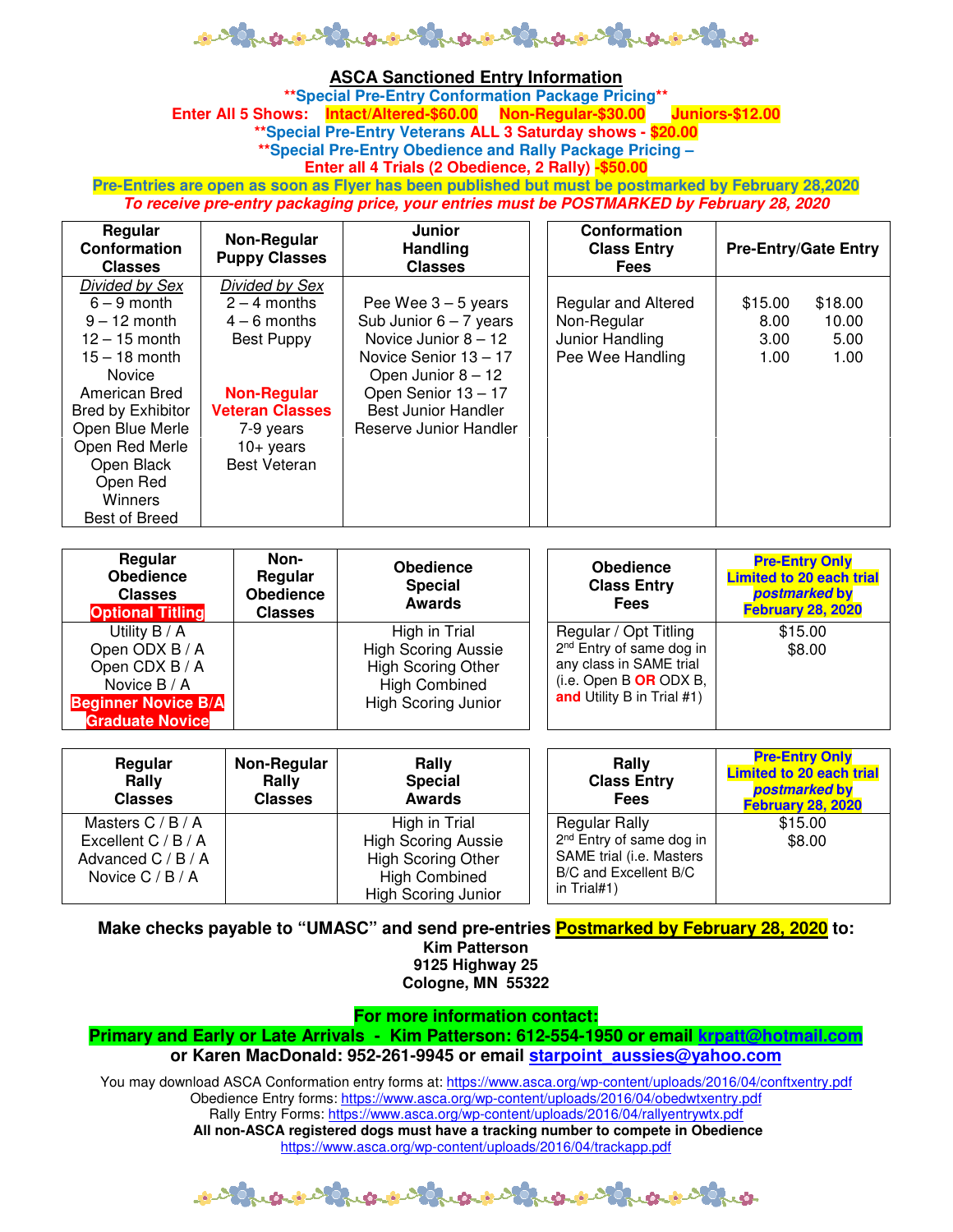

### **THANKS FOR CLEANING UP AFTER YOUR DOGS AND YOUR SET-UP.**

These events will be held under the current rules and regulations of ASCA.

The show will be held indoors on mats over cement. Rings are fully matted. Grooming for conformation will be indoors adjacent to the ring. Limited/shared electricity available. **NO CHALKING. THANKS FOR CLEANING UP AFTER YOUR DOGS AND YOUR SET-UP.**

> **Saturday: Lunch will be available. Sunday: Lunch will be available.**

There will be NO electricity for RV amenities.

Show grounds will be available at 7:30 AM on Saturday 3/7/2020 and ~ 7AM on Sunday 3/8/2020

A photographer **MAY** be available for win shots.

Conformation entries for each show shall close at the gate entry deadline, as stated on the front of the flyer, which will be prior to the judging of the first class of that show. Obedience and Rally entries are pre-entry only.

Conformation Rosettes: BOBP, BOSP, BJH, RJH, (Altered and Intact) WD, RWD, WB, RWB, BOB, BOS, BOW, BV, BOSV Ribbons for  $1<sup>st</sup>$  through  $4<sup>th</sup>$ .

> Obedience and Rally Rosettes: HIT, HSA, HSO, HC, HSJ Ribbons for  $1<sup>st</sup>$  through  $4<sup>th</sup>$  and Qualifying, and Rally "X" ribbons

> > Local veterinarians for emergency contact: Blaine Emergency clinic 763-754-9434 1615 Coon Rapids Blvd, Coon Rapids MN 55433.

No entry shall be accepted from a dog or handler disqualified from the ASCA Conformation program; a dog or handler disqualified from all ASCA programs; or a person not in good standing with ASCA.

All dogs six months of age or over at the show site must have a current rabies vaccine certificate in their owners' possession.

All Australian Shepherds six months of age and older must be able to show proof of ASCA registration to be eligible for showing

Full refunds will be provided for bitches coming into season that are entered in obedience or rally.

Dogs showing threatening behavior will be subject to either disqualification or excusal, per the ASCA Dog Aggression Rules. All UMASC investigations and appropriate forms will be forwarded on to the ASCA Business office. Dogs excused or disqualified under said policy, will be excused from the remainder of the events and asked to leave, without refund of entry fees.

> Dogs **appearing** to show clinical symptoms of distemper, infectious hepatitis, parvovirus, leptospirosis, kennel cough or other communicable diseases will be asked to leave the event, without refund of entry fees

1000 rue ou 1000 rue ou 1000 rue ou 1000 rue ou 1000 rue